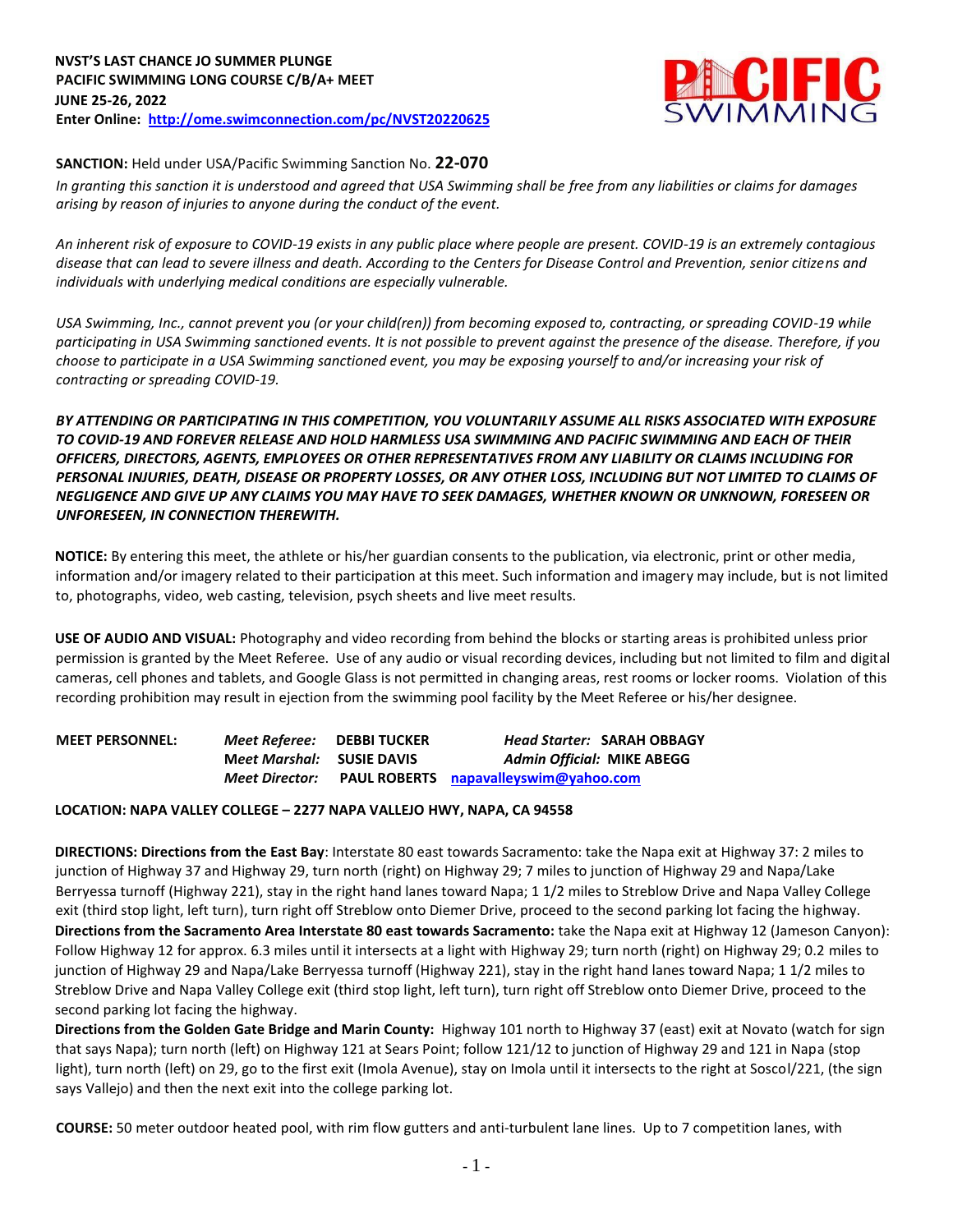separate warm and warm down areas available throughout the meet. Colorado timing system and scoreboard will be used. The minimum water depth for the shallow end course, measured in accordance with Article 103.2.3, is 4 ft at the shallow end and 12 ft at the deep end. The competition course has not been certified in accordance with 104.2.2C(4).

**TIME:** Meet shall begin at 9:00 AM each day with warm-ups from 7:30 to 8:45 AM each day.

- **RULE**S: Current USA and Pacific Swimming rules and warm-up procedures shall govern the meet. A copy of these procedures shall be posted at the Clerk-of-Course.
	- All events are timed finals.
	- All events will be swum in event order and in a "FAST to SLOW" sequence with the options of reversing the sequence at the discretion of the Meet Referee and Meet Director.
	- At the discretion of the Meet Referee, events and heats may be combined.
	- Athletes may enter more than four (4) events per day, but may only compete in a maximum of four (4) events per day. No refunds will be given for scratches due to the athlete entering more than four events per day.
	- All athletes ages 12 and under should complete competition within four (4) hours.
	- Entries shall be accepted until the number of splashes exceeds the estimated time line, per the "Four-Hour Rule," based on the athlete's age and gender. Entry forms and payment received after the close of the meet will be returned with an explanation.
	- If local conditions warrant it the Meet Referee, with the concurrence of the Meet Director, may require a mandatory scratch down. Immediate cash refunds shall be made for any mandatory scratches.
	- EXCEPT OPEN events, no-time entries shall be accepted and placed in the slowest heats.
	- All OPEN events may be swum in alternate girls' and boys' heats, or in combined heats of girls and boys at the discretion of the Meet Referee and/or Meet Director.
	- In order to enter the OPEN events, the athlete shall have met the listed qualifying time or have coach verification. If the athlete's coach is to verify the athlete's ability to achieve the minimum entry time per Pacific Swimming Rule 4A2, please contact the Meet Director and Meet Referee.
	- Athletes in the 1500 and 800 freestyle events shall provide their own lap counters and timers.
	- **All coaches and deck officials shall display their current USA Swimming membership cards in a visible manner**. **Deck Pass may also be used to prove current registration status.**

**UNACCOMPANIED ATHLETES:** Any USA Swimming athlete-member competing at the meet shall be accompanied by a USA Swimming member-coach for the purposes of athlete supervision during warm-up, competition and warm-down. If a coach-member of the athlete's USA Swimming Club does not attend the meet to serve in said supervisory capacity, it is the responsibility of the athlete or the athlete's legal guardian to arrange for supervision by a USA Swimming member-coach. The meet director or meet referee may assist the athlete in making arrangements for such supervision; however, it is recommended that such arrangements be made in advance of the meet by the athlete's USA Swimming Club Member-Coach.

**RACING STARTS:** Any athlete entered in the meet shall be certified by a USA Swimming member-coach as being proficient in performing a racing start, or shall start each race from within the water. When unaccompanied by a USA Swimming member coach, it is the responsibility of the athlete or the athlete's legal guardian to ensure compliance with this requirement.

**RESTRICTIONS:** • Smoking and the use of other tobacco products is prohibited on the pool deck, in the locker rooms, in spectator

- seating, on standing areas and in all areas used by athletes, during the meet and during warm-up periods.
- Sale and use of alcoholic beverages is prohibited in all areas of the meet venue.
- No glass containers are allowed in the meet venue.
- No propane heater is permitted except for snack bar/meet operations.
- All shelters shall be properly secured.
- Deck Changes are prohibited.
- No pets allowed on deck, other than service assistance animals.
- Destructive devices, to include but not limited to, explosive devices and equipment, firearms (open or concealed), blades, knives, mace, stun guns and blunt objects are strictly prohibited in the swimming facility and its surrounding areas. If observed, the Meet Referee or his/her designee may ask that these devices be stored safely away from the public or removed from the facility. Noncompliance may result in the reporting to law enforcement authorities and ejection from the facility. Law enforcement officers (LEO) are exempt per applicable laws.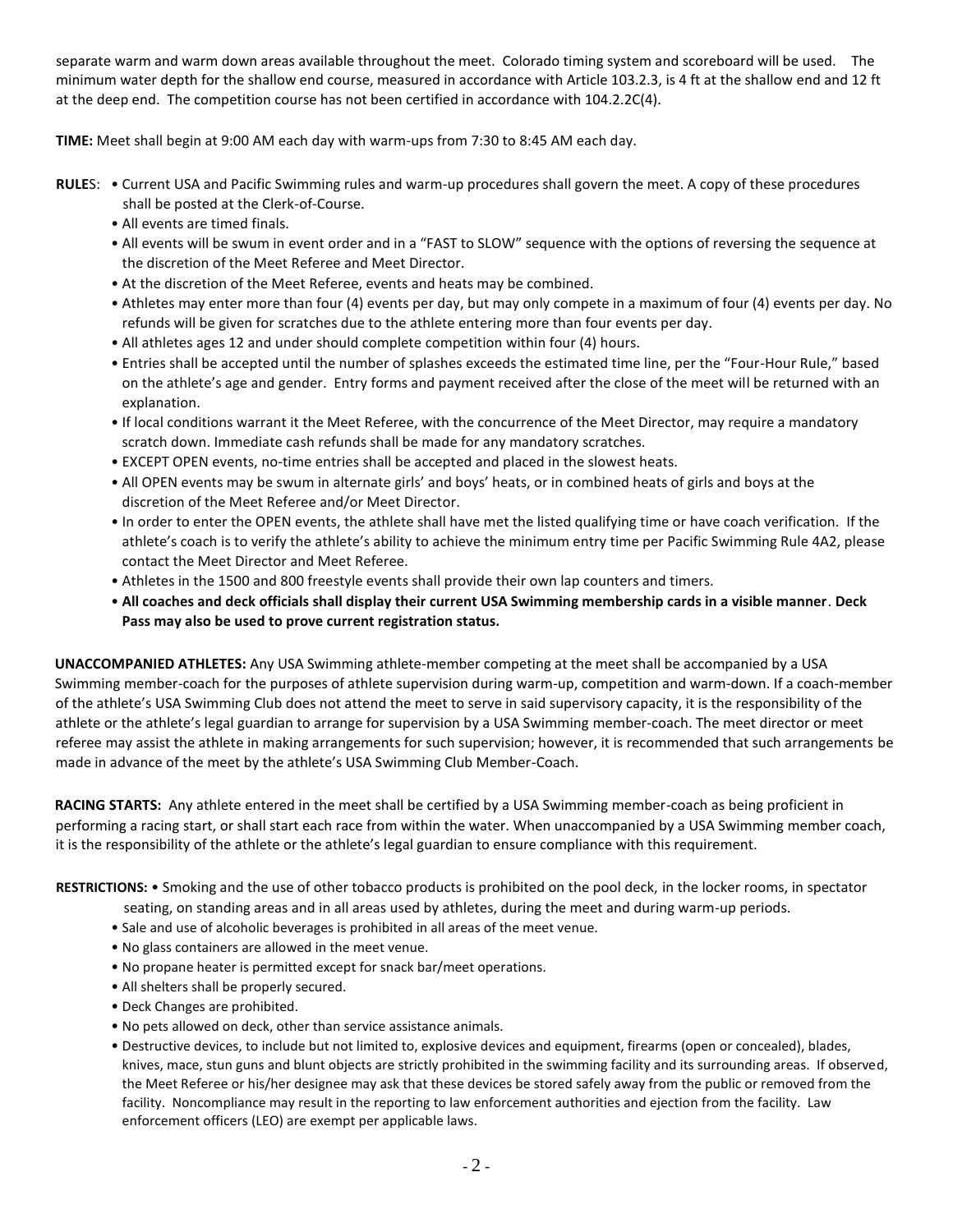- **ONLY HOSTING CLUB, VENDOR AND COACHES' TENTS ARE ALLOWED ON THE POOL DECK.**
- **ONLY COACHES, ATHLETES, TIMERS AND MEET STAFF ARE ALLOWED BEHIND THE STARTING BLOCKS WHEN MEET IS IN SESSION.**
- Operation of a drone, or any other flying apparatus, is prohibited over the venue (pools, athlete/coach areas, spectator areas and open ceiling locker rooms) any time athletes, coaches, officials and/or spectators are present.
- No food or drinks are allowed in the locker rooms.

**ELIGIBILITY:** • Athletes shall be current members of USA Swimming and enter their name and registration number on the meet entry card exactly as they are shown on their Registration Card. If this is not done, it may be difficult to match the athlete with the registration database. The meet host shall check all athlete registrations against the SWIMS database and if not found to be registered, the Meet Director shall accept the registration at the meet (a \$10 surcharge will be added to the regular registration fee). Duplicate registrations will be refunded by mail.

- Athletes in the "A" Division shall have met at least USA Swimming Motivational "A" minimum time standard. Athletes in the "B" Division shall have met at least the listed "B" minimum time standard. All entry times slower than the listed "B" time standard will be in the "C" Division.
- Entries with **"NO TIME" will be accepted except for the Open Events**.
- Entry times submitted for this meet may be checked against a computer database and may be changed in accordance with Pacific Swimming Entry Time Verification Procedures.
- Athletes with a disability are welcome to attend this meet and should contact the Meet Director or Meet Referee regarding any special accommodations on entry times and seeding per Pacific Swimming policy.
- Athletes 19 years of age and over may compete in the meet for time only, no awards. Such athletes must have met standards for the 17-18 age group.
- The athlete's age will be the age of the athlete on the first day of the meet.

**ENTRY FEES:** \$4.50 per event plus a \$14.00 participation fee per athlete. Entries will be rejected if payment is not sent at time of request. No refunds will be made, except mandatory scratch downs.

**ONLINE ENTRIES:** To enter online go [to](http://ome.swimconnection.com/pc/NVST20170625) **http://ome.swimconnection.com/pc/NVST2022062[5](http://ome.swimconnection.com/pc/NVST20170625)** to receive an immediate entry confirmation. This method requires payment by credit card. Swim Connection, LLC charges a processing fee for this service, equal to \$1 per athlete plus 5% of the total Entry Fees. Please note that the processing fee is a separate fee from the Entry Fees. If you do not wish to pay the processing fee, enter the meet using a mail entry. **Entering online is a convenience, is completely voluntary, and is in no way required or expected of an athlete by Pacific Swimming.** Online entries shall be accepted through Wednesday, **June 15, 2022.** Please ensure that the athlete's name and date of birth in Swim Connection match what is shown on the athlete's USA Swimming Registration Card.

**MAILED OR HAND DELIVERED ENTRIES**: Entries shall be on the attached consolidated entry form. Forms shall be filled out completely and printed clearly with athlete's best time. Entries shall be postmarked by midnight, Monday, **June 13, 2022** or hand delivered by 6:30 p.m. Wednesday, **June 15, 2022**. No late entries will be accepted. Requests for confirmation of receipt of entries should include a self-addressed envelope.

| Make check payable to:                | "NVST" or "Napa Valley Swim Team"               |
|---------------------------------------|-------------------------------------------------|
| <b>Mail and Delivered entries to:</b> | Meet Director, 1137 Pintura Lane, Napa CA 94558 |

**CHECK-IN:** The meet shall be deck seeded. Athletes shall check-in at the Clerk-of-Course. No event shall be closed more than 30 minutes before the scheduled start of the session. Close of check-in for all individual events not previously closed, will be 10:30 am each session day. Athletes who do not check in shall not be seeded and shall not be allowed to compete in that event.

**SCRATCHES:** Any athletes not reporting for or competing in an individual timed final event that they have checked in for shall not be penalized.

## **AWARDS:**

- Individual events: Ribbons shall be awarded to the 1st-8th place finishers in the "A," "B," and "C" divisions, for each event and age group (8 & U, 9-10, 11-12, 13-14, 15-16, 17-18).
- OPEN events shall be swum in combined heats, with no awards being given.
- "A" medals shall be awarded to athletes achieving new "PC-A" times swam during this meet only**.**

#### **AWARDS SHALL BE PICKED UP ON SUNDAY, THE LAST DAY OF THE MEET, BY A CLUB'S COACH OR CLUB REPRESENTATIVE. AWARDS SHALL NOT BE MAILED. NON-ZONE 3 CLUBS AND UNATTACHED ATHLETES SHALL COORDINATE WITH THE AWARDS DESK FOR PICK UP**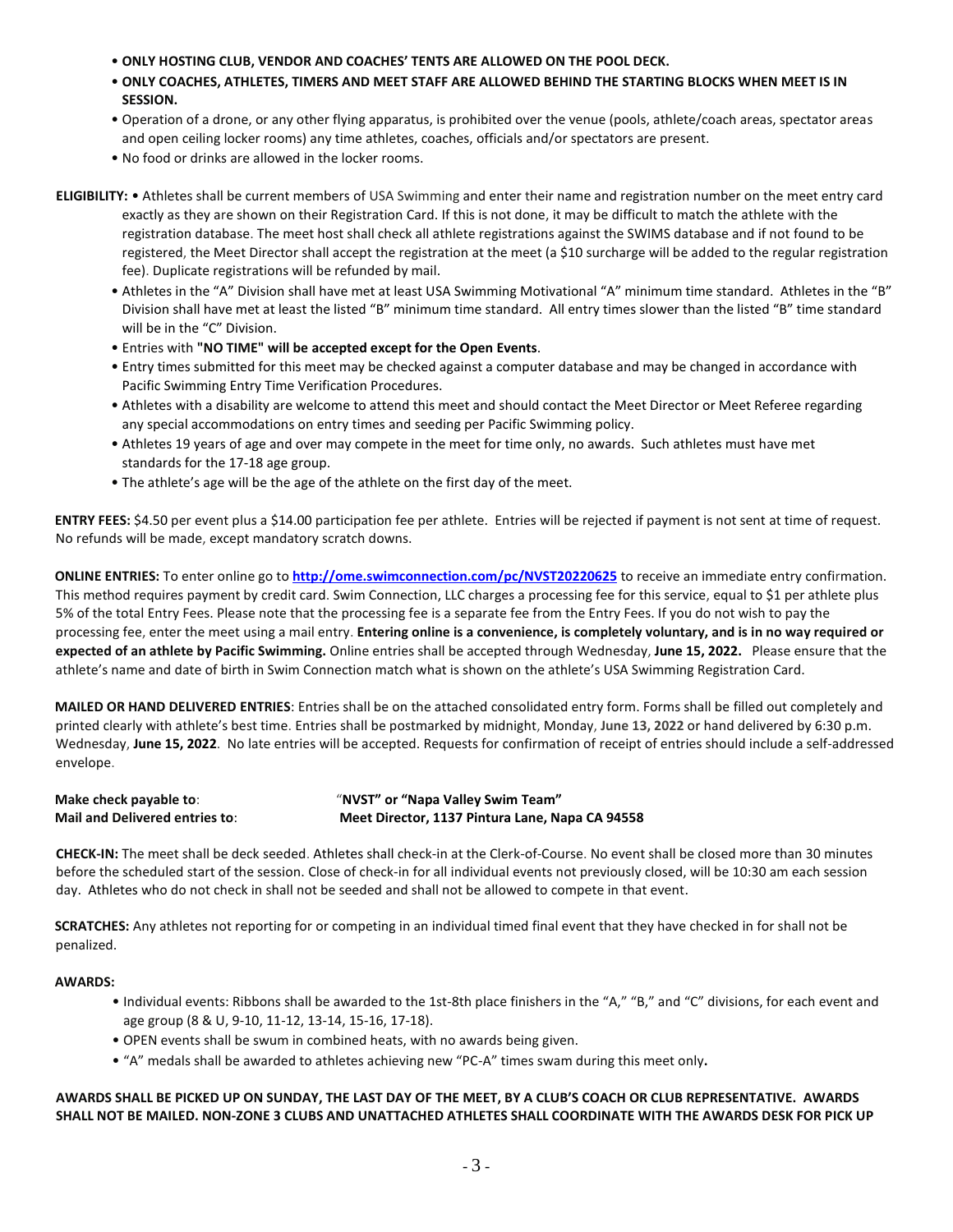#### **AND/OR DELIVERY OF AWARDS. IF YOU'RE UNABLE TO PICK UP YOUR TEAM'S AWARDS, PLEASE BRING A PRE-PAID ENVELOPE SO THAT WE CAN SEND THEM TO YOU. AWARDS SHALL NOT BE DISTRIBUTED INDIVIDUALLY THROUGHOUT THE MEET.**

**MEET MOBILE / PROGRAMS:** Meet events and results will be posted in MeetMobile, and there will be no paper programs.

**SNACK BAR & HOSPITALITY:** A snack bar will be available throughout the competition. Coaches and working deck officials will be provided lunch. Hospitality will serve refreshments to timers and volunteers.

**MISCELLANEOUS:** No overnight parking is allowed. Facilities will not be provided after meet hours.

**MINIMUM OFFICIALS:** At least seven days prior to the start of the meet, meet management (Meet Director and/or Meet Referee) shall contact a representative from each club participating in the meet, and provide a preliminary inventory of the officials that club is required to provide for each session. Each club shall, by the start of the meet, provide to the Meet Director or designee a list of Officials who have agreed to represent that club during each session of the meet.

At the meet, meet management shall conduct an inventory of officials, and shall compare the number of athletes entered in each session by each club with the number of officials present representing each club. If meet management certifies that a club has not provided sufficient officials for any session of the meet in accordance with the table below, excluding finals in a prelims and finals meet, the club will be fined \$100 per missing official per session of the meet.

| Club athletes entered in session | Trained and carded officials requested |
|----------------------------------|----------------------------------------|
| $1 - 10$                         |                                        |
| $11 - 25$                        |                                        |
| $26 - 50$                        |                                        |
| $51 - 75$                        |                                        |
| 76-100                           |                                        |
| 100 or more                      |                                        |

\*Zone 3 will include assigned and working Colorado, Intermediary/ Chief Timing Judge, and Computer operator in the count of officials for a session although these positions are not carded. Clubs may use officials "borrowed" from other clubs, or unattached officials at the meet who agree, to fulfill their obligation under the rule.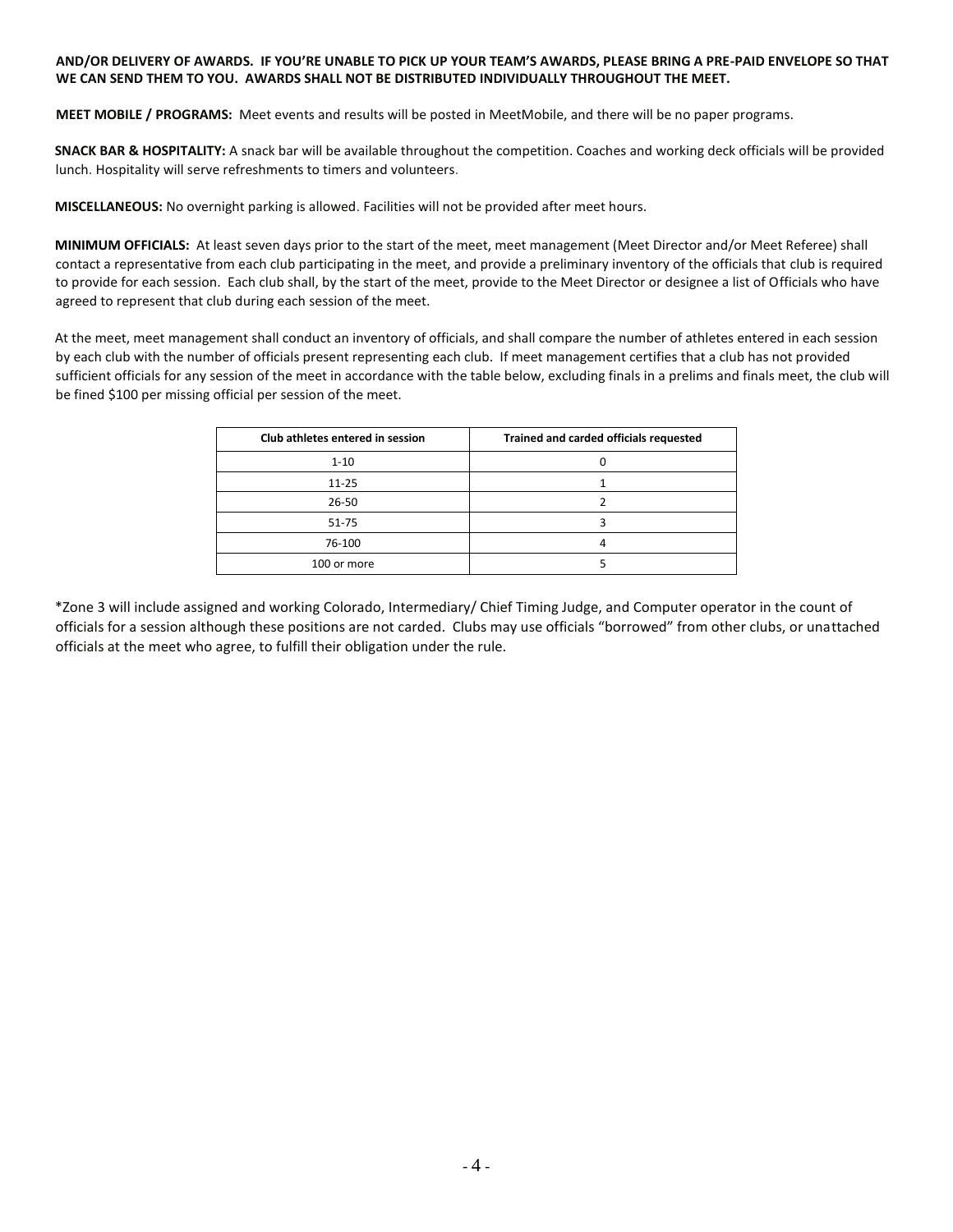|               | SATURDAY JUNE 25, 2022                                                              |               | <b>SUNDAY JUN</b> |                                                                   |
|---------------|-------------------------------------------------------------------------------------|---------------|-------------------|-------------------------------------------------------------------|
| <b>EVENT#</b> | <b>EVENT</b>                                                                        | <b>EVENT#</b> | <b>EVENT#</b>     | <b>EVE</b>                                                        |
| 101           | <b>OPEN 400 IM</b><br>GIRLS MIN TIME : (7:19.69)<br><b>BOYS MIN TIME: (7:10.19)</b> | 102           | 201               | OPEN <sub>40</sub><br><b>GIRLS MIN TIN</b><br><b>BOYS MIN TIN</b> |
| 103           | 13 & OVER 200 FREE                                                                  | 104           | 203               | 13 & OVER                                                         |
| 105           | 11-12 200 FREE                                                                      | 106           | 205               | 11-12 2                                                           |
| 107           | 10 & UNDER 200 FREE                                                                 | 108           | 207               | <b>10 &amp; UNDE</b>                                              |
| 109           | 13 & OVER 100 BREAST                                                                | 110           | 209               | <b>13 &amp; OVER</b>                                              |
| 111           | 11-12 50 BREAST                                                                     | 112           | 211               | 11-12 10                                                          |
| 113           | 10 & UNDER 100 BREAST                                                               | 114           | 213               | <b>10 &amp; UNDER</b>                                             |
| 115           | 13 & OVER 200 FLY                                                                   | 116           | 215               | 11-12 100                                                         |
| 117           | 11-12 100 FLY                                                                       | 118           | 217               | <b>10 &amp; UNDER</b>                                             |
| 119           | 10 & UNDER 50 FLY                                                                   | 120           | 219               | 13 & OVER                                                         |
| 121           | 13 & OVER 100 BACK                                                                  | 122           | 221               | 11-12 10                                                          |
| 123           | 11-12 50 BACK                                                                       | 124           | 223               | 10& UNDEI                                                         |
| 125           | <b>10 &amp; UNDER 100 BACK</b>                                                      | 126           | 225               | 13 & OVE                                                          |
| 127           | 13 & OVER 50 FREE                                                                   | 128           | 227               | 11-122                                                            |
| 129           | 11-12 50 FREE                                                                       | 130           | 229               | <b>10 &amp; UNDE</b>                                              |
| 131           | <b>10 &amp; UNDER 50 FREE</b>                                                       | 132           | 231               | <b>OPEN 200</b><br><b>GIRLS MIN TIN</b><br><b>BOYS MIN TIN</b>    |
| 133           | 11-12 200 BACK                                                                      | 134           | 233               | OPEN 80<br><b>GIRLS MIN TIM</b><br><b>BOYS MIN TIN</b>            |
| 135           | OPEN 1500 FREE<br>GIRLS MIN TIME: (25:45.79)<br>BOYS MIN TIME:(25:13.59)            | 136           |                   |                                                                   |

| <b>SUNDAY JUNE 26, 2022</b> |                                                                                   |               |  |  |  |  |  |  |
|-----------------------------|-----------------------------------------------------------------------------------|---------------|--|--|--|--|--|--|
| <b>EVENT#</b>               | <b>EVENT</b>                                                                      | <b>EVENT#</b> |  |  |  |  |  |  |
| 201                         | OPEN 400 FREE<br>GIRLS MIN TIME : (7:36.79)<br>BOYS MIN TIME : (7:29.49)          | 202           |  |  |  |  |  |  |
| 203                         | 13 & OVER 100 FLY                                                                 | 204           |  |  |  |  |  |  |
| 205                         | 11-12 200 FLY                                                                     | 206           |  |  |  |  |  |  |
| 207                         | 10 & UNDER 100 FLY                                                                | 208           |  |  |  |  |  |  |
| 209                         | 13 & OVER 100 FREE                                                                | 210           |  |  |  |  |  |  |
| 211                         | 11-12 100 FREE                                                                    | 212           |  |  |  |  |  |  |
| 213                         | 10 & UNDER 100 FREE                                                               | 214           |  |  |  |  |  |  |
| 215                         | 11-12 100 BREAST                                                                  | 216           |  |  |  |  |  |  |
| 217                         | 10 & UNDER 50 BREAST                                                              | 218           |  |  |  |  |  |  |
| 219                         | 13 & OVER 200 BACK                                                                | 220           |  |  |  |  |  |  |
| 221                         | 11-12 100 BACK                                                                    | 222           |  |  |  |  |  |  |
| 223                         | 10& UNDER 50 BACK                                                                 | 224           |  |  |  |  |  |  |
| 225                         | 13 & OVER 200 IM                                                                  | 226           |  |  |  |  |  |  |
| 227                         | 11-12 200 IM                                                                      | 228           |  |  |  |  |  |  |
| 229                         | 10 & UNDER 200 IM                                                                 | 230           |  |  |  |  |  |  |
| 231                         | <b>OPEN 200 BREAST</b><br>GIRLS MIN TIME : (3:52.69)<br>BOYS MIN TIME : (3:44.69) | 232           |  |  |  |  |  |  |
| 233                         | OPEN 800 FREE<br>GIRLS MIN TIME : (13:26.79)<br>BOYS MIN TIME : (13:11.69)        | 234           |  |  |  |  |  |  |

Use the following URL to find the time standards: <http://www.pacswim.org/swim-meet-times/standards>